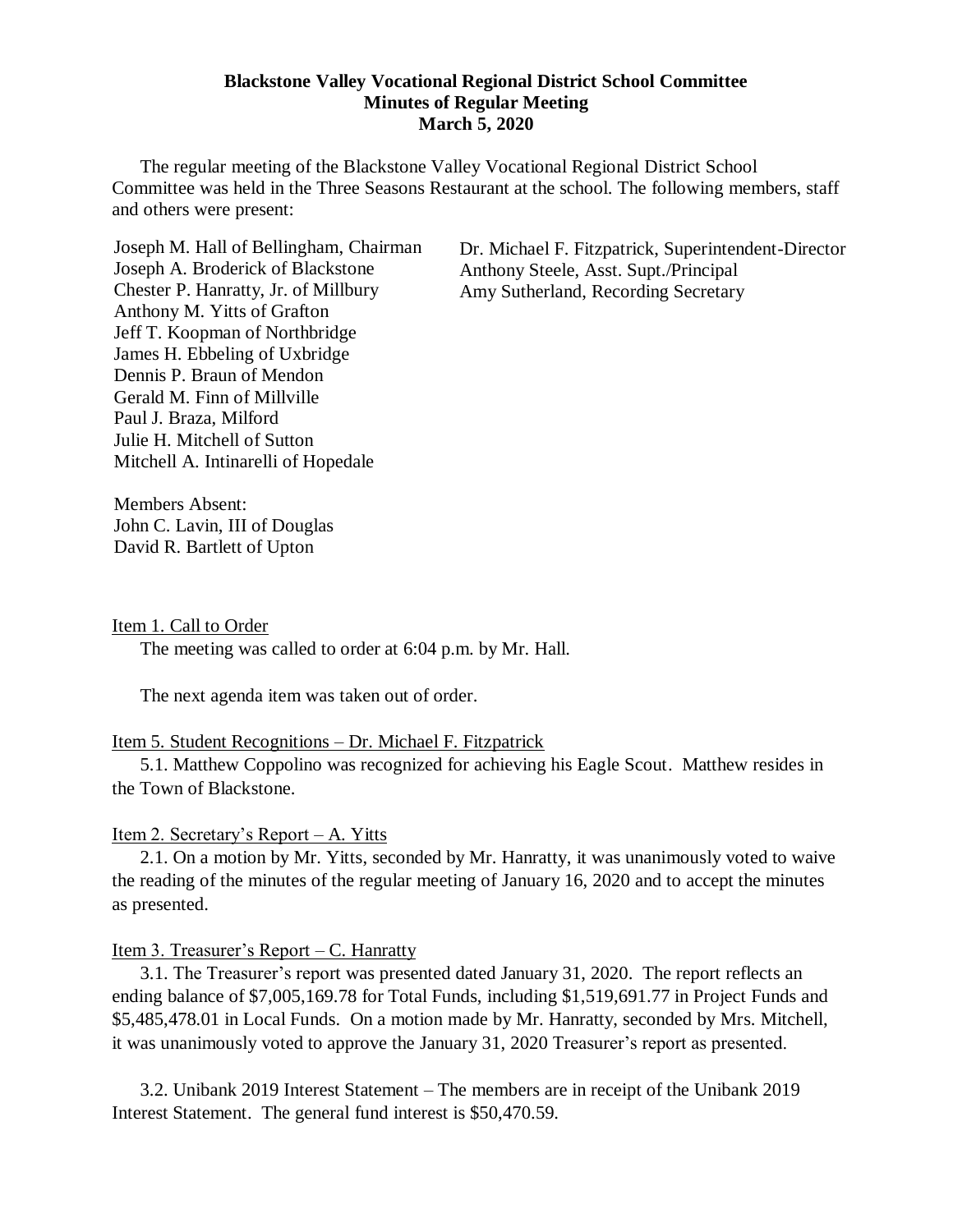Item 4. School Committee Officers Election/Appointments for 2020

4.1. Payroll/AP Warrant Signer - The Committee was advised that there was a change to the Payroll/AP Warrant Signer to Mrs. Mitchell.

4.2. Alternate Payroll/AP Warrant Signers - The Committee was advised that Mr. Bartlett will be the Alternate Payroll/AP Warrant Signer.

## Item 6. Asst. Supt. For Finance/Operations - K. Johnson

6.1. Transfer Regional Transportation - Anthony Yitts moved to approve the transfer of \$50,000.00 of Chapter 71 Transportation Reimbursement revenues from the General Fund to the Regional Transportation Reimbursement Fund in accordance with M.G.L. c.71, Section 16 C. On a motion by Mr. Yitts, seconded by Mrs. Mitchell, it was unanimously voted to approve the transfer amount of \$50,000.00 which represents a portion of the difference between estimated (budgeted) Chapter 71 Reimbursements and final Cherry Sheet allocations. These funds will be used as a revenue source to offset transportation expenses as detailed in the FY21 Operational Budget.

6.2. Other Line Item Transfers - no transfers

6.3. Donation Approvals:

a. 2009 Subaru Outback - On a motion made by Mr. Intinarelli, seconded by Mr. Hanratty, it was voted unanimously to accept the donation of a 2009 Subaru Outback.

b. 2004 Volvo XC90 - On a motion made by Mr. Intinarelli, seconded by Mr. Hanratty, it was voted unanimously to accept the donation of a 2004 Volvo XC90.

c. 1993 Mercedes E300D - On a motion made by Mr. Intinarelli, seconded by Mr. Hanratty, it was voted unanimously to accept the donation of a 1993 Mercedes E300 D.

6.4. Sarnafil Proprietary Roof System - On a motion made by Mrs. Mitchell, seconded by Mr. Intinarelli, it was voted unanimously to approve the use of propriety specifications, more specifically, the requirement for a "Sarnafil" Roofing system in conjunction with the recently approved MSBA roof project.

# Item 7. Academic Curriculum Coordinator Report – E. Evans

7.1. MCAS Update – Mr. Evans provided an update on the preparation for the Spring 2020 MCAS schedule. The primary testing will take place on Tuesday March 24 & Wednesday March 25, 2020. The secondary test dates are March  $26<sup>th</sup>$  and  $27<sup>th</sup>$ . The current 9<sup>th</sup> grade students will take the next generation computer based MCAS and the  $10<sup>th</sup>$  grade students will take the legacy paper based MCAS. There has been collaboration between the academic coordinator, assessment coordinator, technology director, and network administrator regarding BVT's technological infrastructure and capacity as it relates to computer based testing. The students have participated in the completion of mock MCAS activities on computers throughout the school year. The students will be ready for these tests.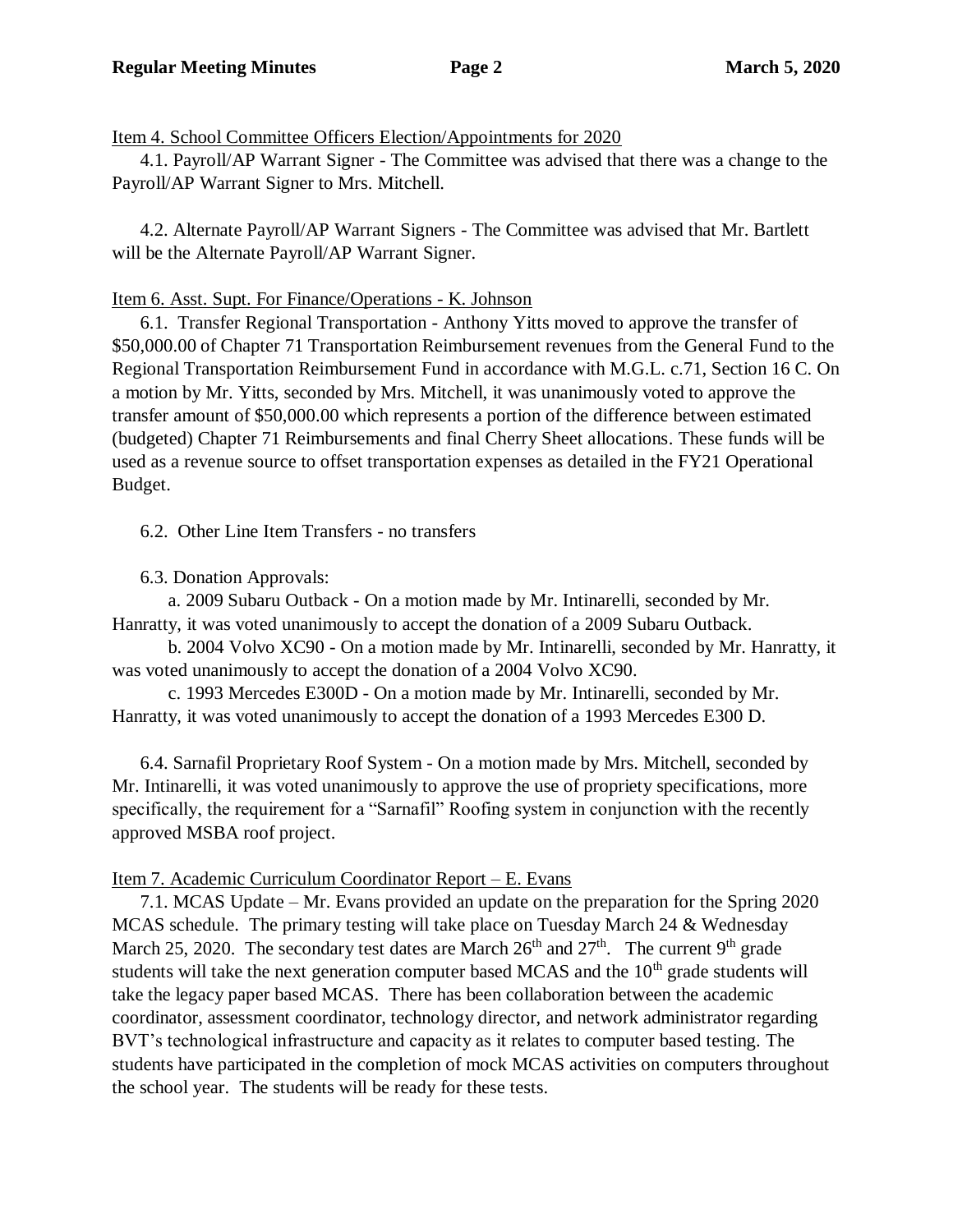### Item 8. Assistant Superintendent-Director's Report – A. Steele

8.1. Student Opportunity Act – The school has received an additional \$38,000 in additional Chapter 70 money. This money will be used to come up with a plan to assist those students who may not be performing as well as other students. Mr. Evans has been tasked with coming up with a plan regarding an implementation strategy plan. Some of the money will be spent on purchasing material and equipment. The plan will need to be submitted and meet the criteria. This plan needs to be submitted by the first week in April 2020. On a motion by Mr. Hanratty, seconded by Mr. Intinarelli, it was voted unanimously to support the creation of a plan to spend the Student Opportunity Acts Funds. A plan and details will be provided at the next meeting.

8.2. Coronavirus (COVID-19) Update - Mr. Steele informed School Committee members that the information regarding COVID-19 is changing on a daily basis. There has been a presentation provided to the faculty. The school has set up information on the website. The staff and students have been informed about universal precautions which can be taken. The school has taken steps to advance the cleaning regime throughout the school. The school is currently stocked with sanitizing wipes and additional disinfectant products. The school stocked up early when discussions started about this virus. The school counselors have been involved to address any anxiety which staff or students may have regarding this virus. The student trips for outside the country have been cancelled. The school is working on getting vouchers for those planned trips. It has also been encouraged to cancel out-of-state trips. Other planned activities will need to be discussed and a plan for the cancellation will need to be determined. The curriculum directors are working on the distance learning concept in case schools are closed. Students will be able to utilize web based platforms. There are currently enough laptops for the students to do this learning from home. There will be a non-contact day to make sure that the staff are ready to go online if this is the directive from the state. All are in agreement that it is best to have a plan in place for the students if the state closes the schools. On a motion made by Mr. Hanratty, seconded by Mr. Intinarelli, it was unanimously voted to move to modify the calendar to explore the non-contact day for staff to prepare for distance on-line learning.

8.3. Senior Calendar – The 2020 Senior Calendar was presented.

8.4. Out-of-State-Trips:

a. HVAC/R Shop - The HVAC/R Shop will be taking a trip to Pawtucket, Rhode Island on March 24, 2020. On a motion made by Mr. Hanratty, seconded by Mr. Intinarelli, it was unanimously voted to approve the HVAC/R Shop field trip contingent upon the chance that it could be cancelled by Dr. Fitzpatrick due to specific conditions at the time of the trip.

b. Auto Technology - The Auto Tech Shop will be taking a trip to NYC on April 13, 2020. On a motion made by Mrs. Mitchell, seconded by Mr. Broderick, it was unanimously voted to approve the Auto Tech Shop field trip contingent upon the chance that it could be cancelled by Dr. Fitzpatrick due to specific conditions at the time of the trip.

8.5. The Practical Nursing Graduation took place on January 22, 2020. There were 16 graduates honored and pinned. There were four nurses who passed the exam and the others will be taking the exam in a few weeks.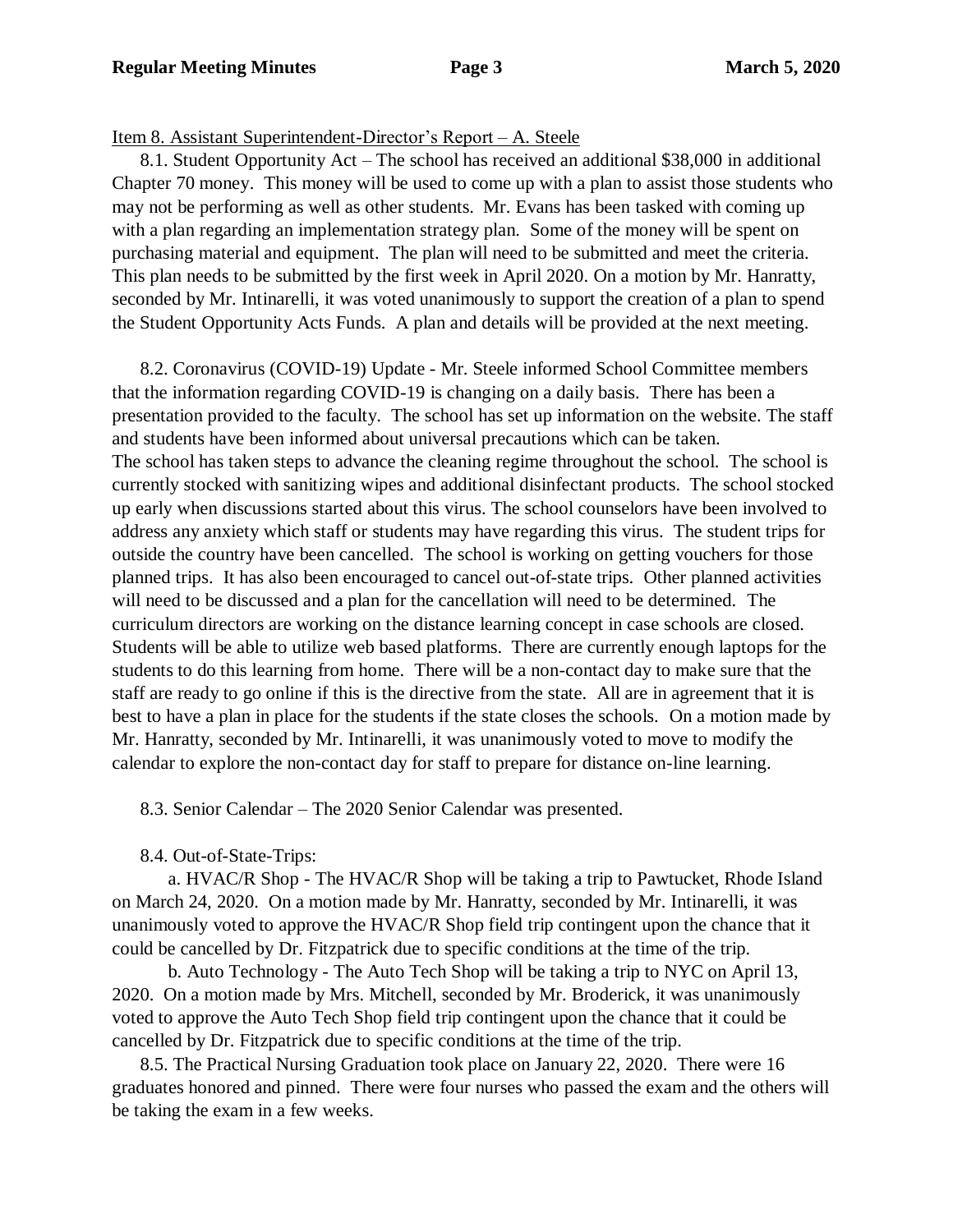8.6. NEASC Accreditation will be in 2022. This was last completed in 2013. The process for this starts two years out. There has been money allotted to complete the work. The Chairman of the NEASC division came out to visit the school on February 24, 2020. There will be a visiting team which will come out to complete their evaluation.

### Item 9. Budget Report – J. Mitchell

9.1. The School Committee was informed that the public hearing for the FY2021 budget was held prior to the school committee meeting. The FY2021 Budget Subcommittee is looking to adopt an operational budget incorporating a 3.9% increase over the previous fiscal year. The Chairman of the Upton Finance Committee and Chairman of Hopedale Finance Committee were present.

9.2. Results of School Council Vote – A. Steele – The School Council voted to support the FY21 budget request for the Blackstone Valley Vocational Regional School District at their February 25, 2020 meeting.

9.3. E & D Authorization – FY21 Budget – Member Koopman moved and a motion was made by Mr. Intinarelli, seconded by Mr. Braza, it was unanimously voted to approve the use of \$225,000 from the District's Certified Excess & Deficiency Funds (E & D) as a funding source for the FY21 proposed budget.

The District's commitment to identification of alternative revenue streams and fiscal austerity contributes to its ability to generate  $E \& D$ . This valuable resource provides a revenue source that created a reduction to member assessments.

9.4. Adopt FY21 Budget – On a motion made by Mrs. Mitchell, seconded by Mr. Finn, it was unanimously voted to adopt the FY2021 budget of \$25,602,950.00 as presented.

### Item 10. Asst. Supt. for Finance/Operations – K Johnson

10.1. School Choice – The School Council at their February 25, 2020 meeting recommended that the School Committee not participate in School Choice for the 2020-2021 school year. On a motion made by Mr. Hanratty, seconded by Mr. Koopman, the School Committee voted unanimously to not participate in School Choice for the 2020-2021 school year at the Blackstone Valley Regional School District.

10.2. The School Committee was informed that Michele Denise received the Athletic Director of the Year Award. There will be an awarding banquet held on March 26, 2020 in Hyannis.

10.3. The Board of Massachusetts School Building Authority (MSBA) voted to approve the Proposed Accelerated Repair Project for a partial roof replacement. MSBA approved an estimated maximum total facilities grant of \$751,188, and that construction contingency expenditures are eligible for reimbursement which may increase to \$781,720.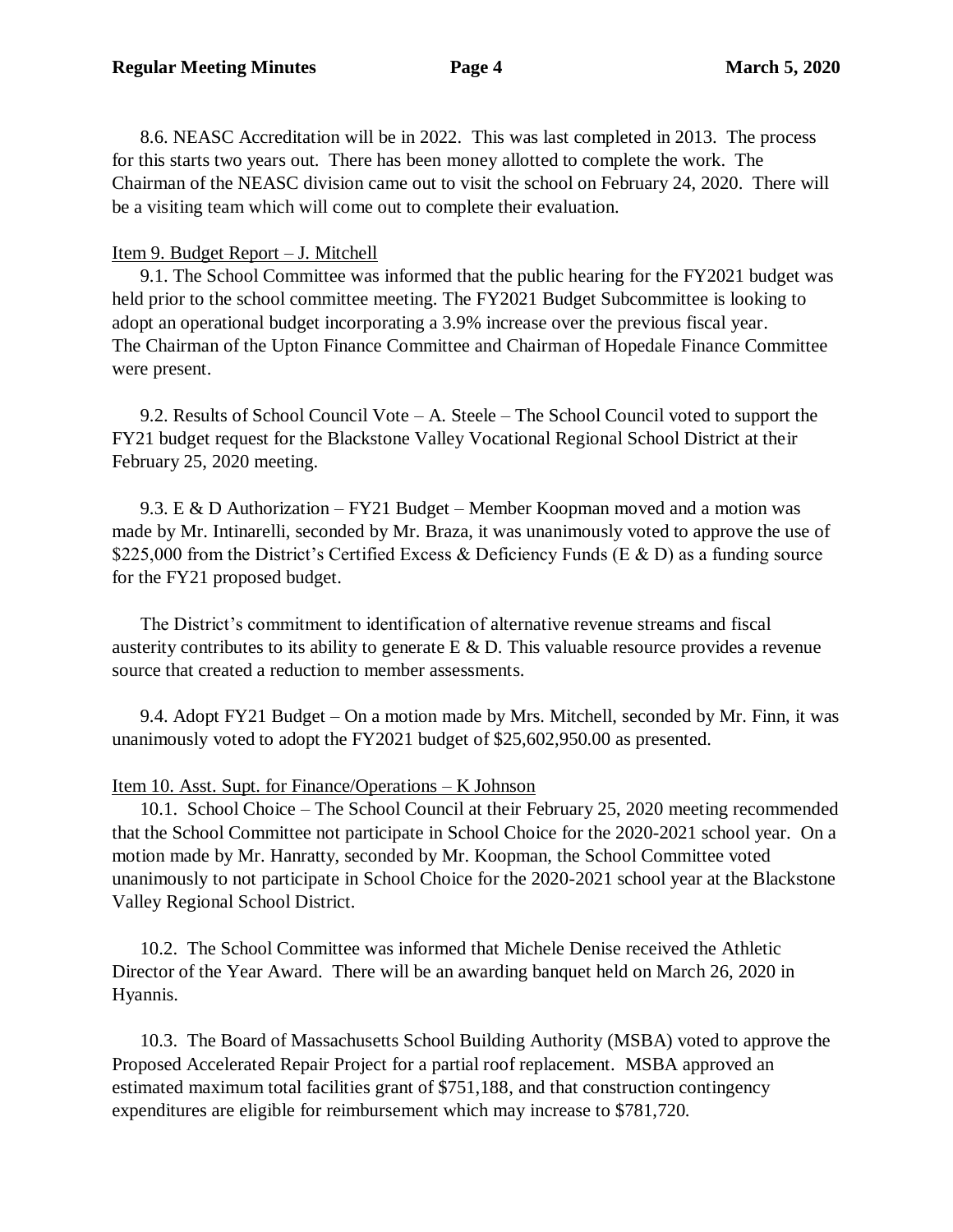10.4. Dr. Fitzpatrick attended the AASA National Conference which was held on February 13 thru February 15, 2020. This was part of his Professional Development.

10.5. The MAVA Outstanding Vocational Award Banquet will take place on April 9, 2020. A student from Douglas will be receiving a recognition. Mr. Lavin will be the invited School Committee member since he serves as the Town of Douglas representative.

10.6. The Blackstone Valley Vocational Regional School District is the recipient of a \$830,106.00 2020 MA Skills Capital Grant Award.

10.7. Financial Donations:

a. Milford Federal Bank provided a donation in the amount of \$1,000.00 for sponsorship of the student transport van.

b. The Millbury Federal Credit Union provided a donation of \$2,500.00 for support of one of the school's passenger vans.

10.8. BVT Visitation/Tours:

a. Hopedale Finance Committee Chair, Sam Hockenbury, visited BVT on February 6, 2020.

10.9. Notification of Retirement:

a. A letter dated February 10, 2020 was received by John E. Kelly about the formal notification of retirement effective June 30, 2020.

b. A letter dated February 20, 2020 was received by Charles Murray about the formal notification of retirement effective May 29, 2020.

10.10. Notification of Separation:

a. The Committee is in receipt of the December 18, 2019 separation agreement from Alan Bethel.

10.11. The members are in receipt of the Spring 2020 BVT Parent Newsletter.

## Item 11. New Business

Member Yitts communicated that two years ago that BVT was going to be a test site for a new type of exam which could possibly become a replacement for the MCAS test. Mr. Yitts wanted to know what has become of that. Dr. Fitzpatrick explained that the newest test is a merge of the old and the new. Some of the changes included going from paper to computer.

# Item 12. Items for the Good of the Committee

The monthly compilation of news clippings and correspondence were made available for the School Committee to review.

Item 13. Next Regularly Scheduled School Committee Meeting – April 16, 2020.

Item 14. Executive Session Per MGL Chpt. 30A, Section 21 (a) #3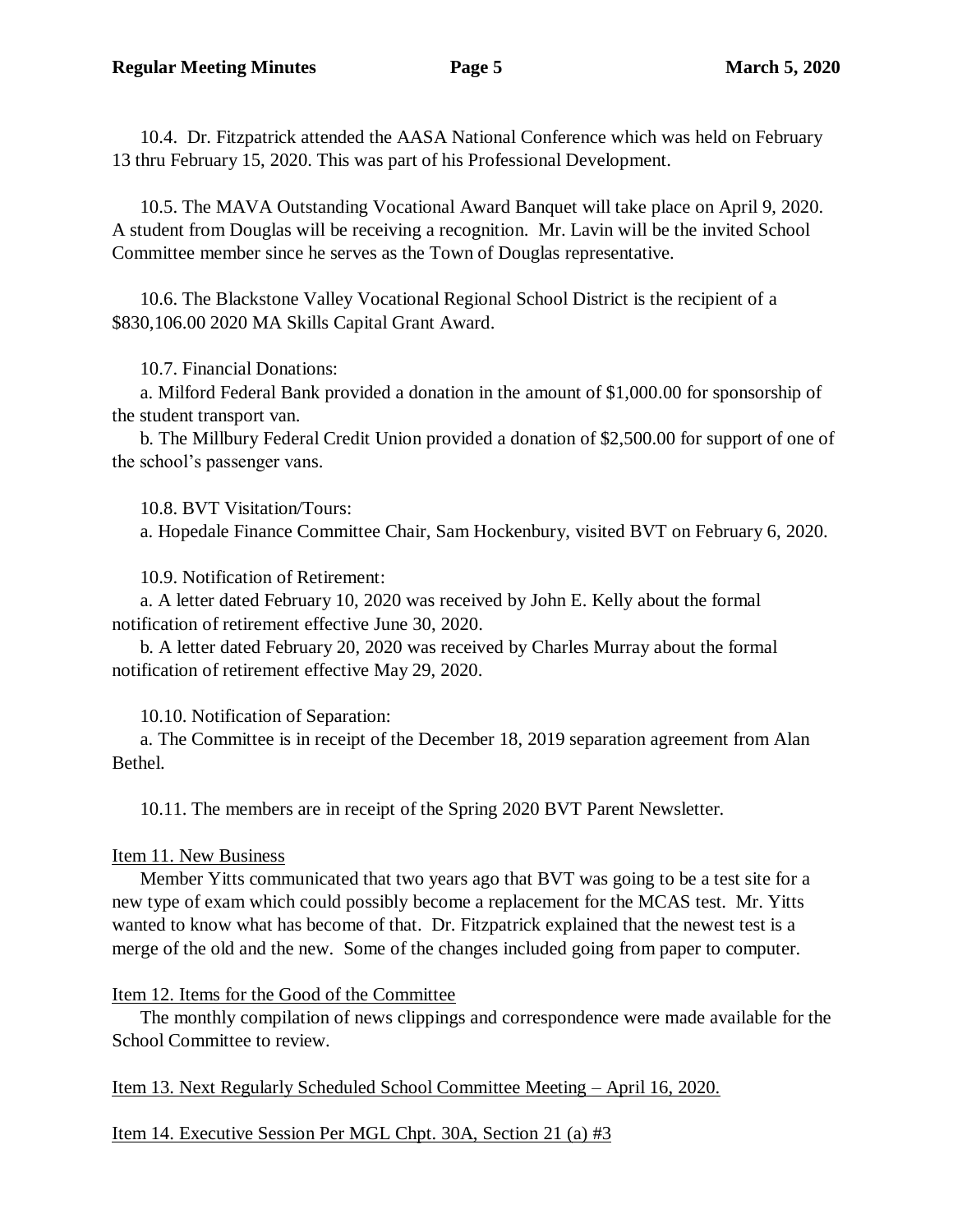On a motion made by Mr. Broderick, seconded by Mr. Intinarelli, a roll call vote was taken at 7:59 p.m. to enter into Executive Session to approve executive session minutes.

The roll call vote was as follows:

| Joseph M. Hall             | aye |
|----------------------------|-----|
| Joseph A. Broderick        | aye |
| <b>Chester P. Hanratty</b> | aye |
| Anthony M. Yitts           | aye |
| Jeff T. Koopman            | aye |
| James H. Ebbeling          | aye |
| Dennis P. Braun            | aye |
| Mitchell Intinarelli       | aye |
| Julie H. Mitchell          | aye |
| Gerald M. Finn             | aye |
| Paul J. Braza              | aye |
|                            |     |

On a motion made by Mr. Yitts, seconded by Mr. Finn, a roll call vote was taken to come out of executive session at 8:01 pm.

The roll call vote was as follows:

| Joseph M. Hall             | aye |
|----------------------------|-----|
| Joseph A. Broderick        | aye |
| <b>Chester P. Hanratty</b> | aye |
| Anthony M. Yitts           | aye |
| Jeff T. Koopman            | aye |
| James H. Ebbeling          | aye |
| Dennis P. Braun            | aye |
| Julie Mitchell             | aye |
| Gerald M. Finn             | aye |
| Mitchell Intinarelli       | aye |
| Paul J. Braza              | aye |
|                            |     |

14.1. Approval of Executive Session Minutes of January 16, 2020 – On a motion made by Mr. Broderick, seconded by Mr. Intinarelli, it was voted to accept the Executive Session minutes of January16, 2020 as written.

14.2. Collective Bargaining Strategy – The Committee will not go into Executive Session to discuss this matter. It will be discussed at a later date.

Item 15. Decide: Release Status of Executive Session Minutes of January 16, 2020.

On a motion made by Mr. Yitts, seconded by Mr. Finn, a roll vote was taken to accept but not release the minutes of the executive session minutes January 16, 2020 as written.

### Item 16. Meeting Closure

16.1. The meeting was closed as declared by Chairman Hall.